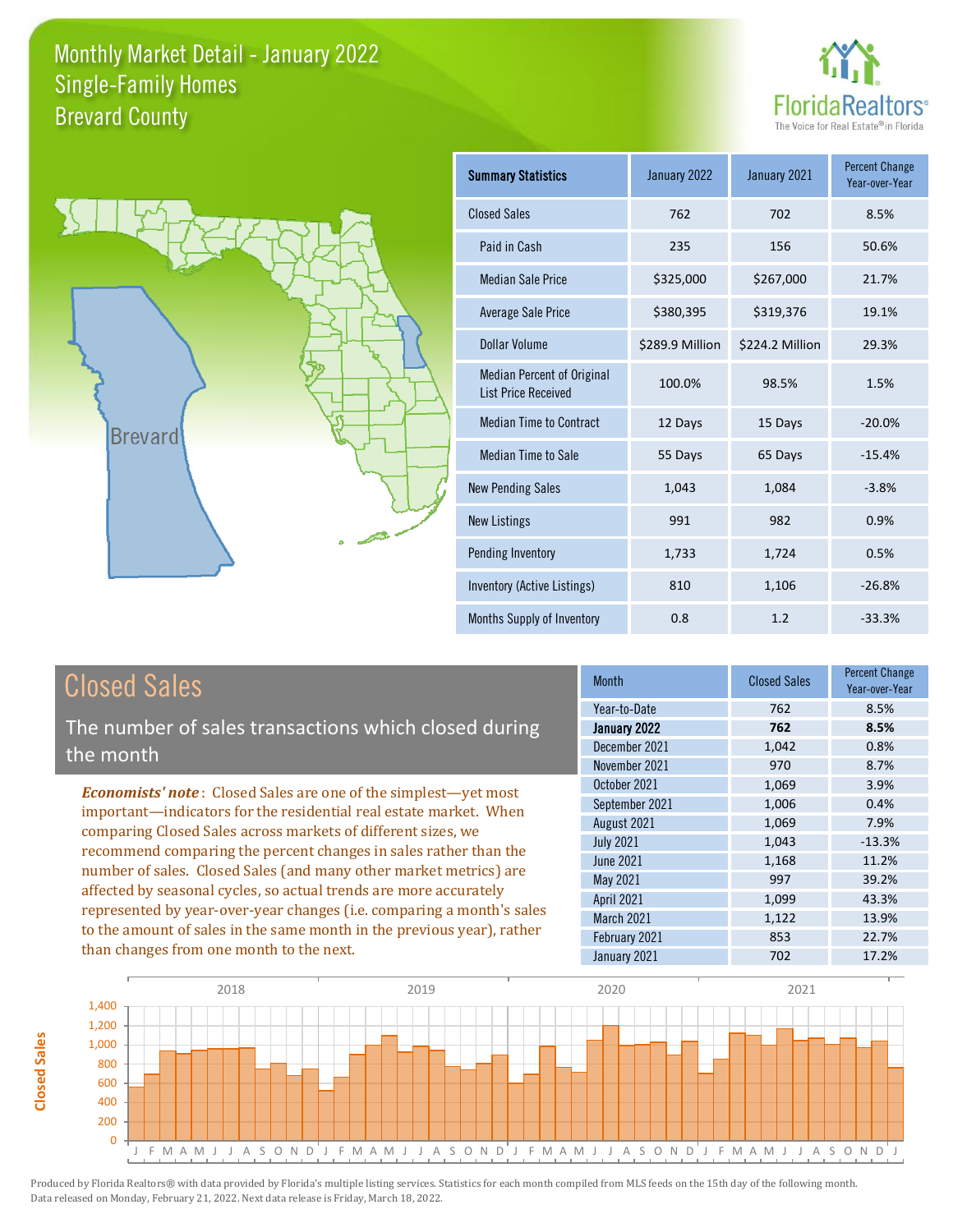this statistic should be interpreted with care.



258 41.0%

| Cash Sales                                                                     | <b>Month</b>      | <b>Cash Sales</b> | <b>Percent Change</b><br>Year-over-Year |
|--------------------------------------------------------------------------------|-------------------|-------------------|-----------------------------------------|
|                                                                                | Year-to-Date      | 235               | 50.6%                                   |
| The number of Closed Sales during the month in which                           | January 2022      | 235               | 50.6%                                   |
| buyers exclusively paid in cash                                                | December 2021     | 281               | 37.7%                                   |
|                                                                                | November 2021     | 256               | 36.9%                                   |
|                                                                                | October 2021      | 291               | 56.5%                                   |
|                                                                                | September 2021    | 254               | 28.3%                                   |
| <b>Economists' note:</b> Cash Sales can be a useful indicator of the extent to | August 2021       | 293               | 61.9%                                   |
| which investors are participating in the market. Why? Investors are            | <b>July 2021</b>  | 256               | 17.4%                                   |
| far more likely to have the funds to purchase a home available up front,       | June 2021         | 289               | 68.0%                                   |
| whereas the typical homebuyer requires a mortgage or some other                | May 2021          | 276               | 124.4%                                  |
| form of financing. There are, of course, many possible exceptions, so          | <b>April 2021</b> | 295               | 186.4%                                  |



### Cash Sales as a Percentage of Closed Sales

The percentage of Closed Sales during the month which were Cash Sales

*Economists' note* : This statistic is simply another way of viewing Cash Sales. The remaining percentages of Closed Sales (i.e. those not paid fully in cash) each month involved some sort of financing, such as mortgages, owner/seller financing, assumed loans, etc.

| <b>Month</b>     | Percent of Closed<br>Sales Paid in Cash | <b>Percent Change</b><br>Year-over-Year |
|------------------|-----------------------------------------|-----------------------------------------|
| Year-to-Date     | 30.8%                                   | 38.7%                                   |
| January 2022     | 30.8%                                   | 38.7%                                   |
| December 2021    | 27.0%                                   | 37.1%                                   |
| November 2021    | 26.4%                                   | 25.7%                                   |
| October 2021     | 27.2%                                   | 50.3%                                   |
| September 2021   | 25.2%                                   | 27.3%                                   |
| August 2021      | 27.4%                                   | 49.7%                                   |
| <b>July 2021</b> | 24.5%                                   | 35.4%                                   |
| <b>June 2021</b> | 24.7%                                   | 50.6%                                   |
| May 2021         | 27.7%                                   | 61.0%                                   |
| April 2021       | 26.8%                                   | 100.0%                                  |
| March 2021       | 23.0%                                   | 23.7%                                   |
| February 2021    | 23.1%                                   | 10.0%                                   |
| January 2021     | 22.2%                                   | $-19.3%$                                |

January 2021 156 156 -5.5%

February 2021 197 197 34.9%

March 2021



**Cash Sales**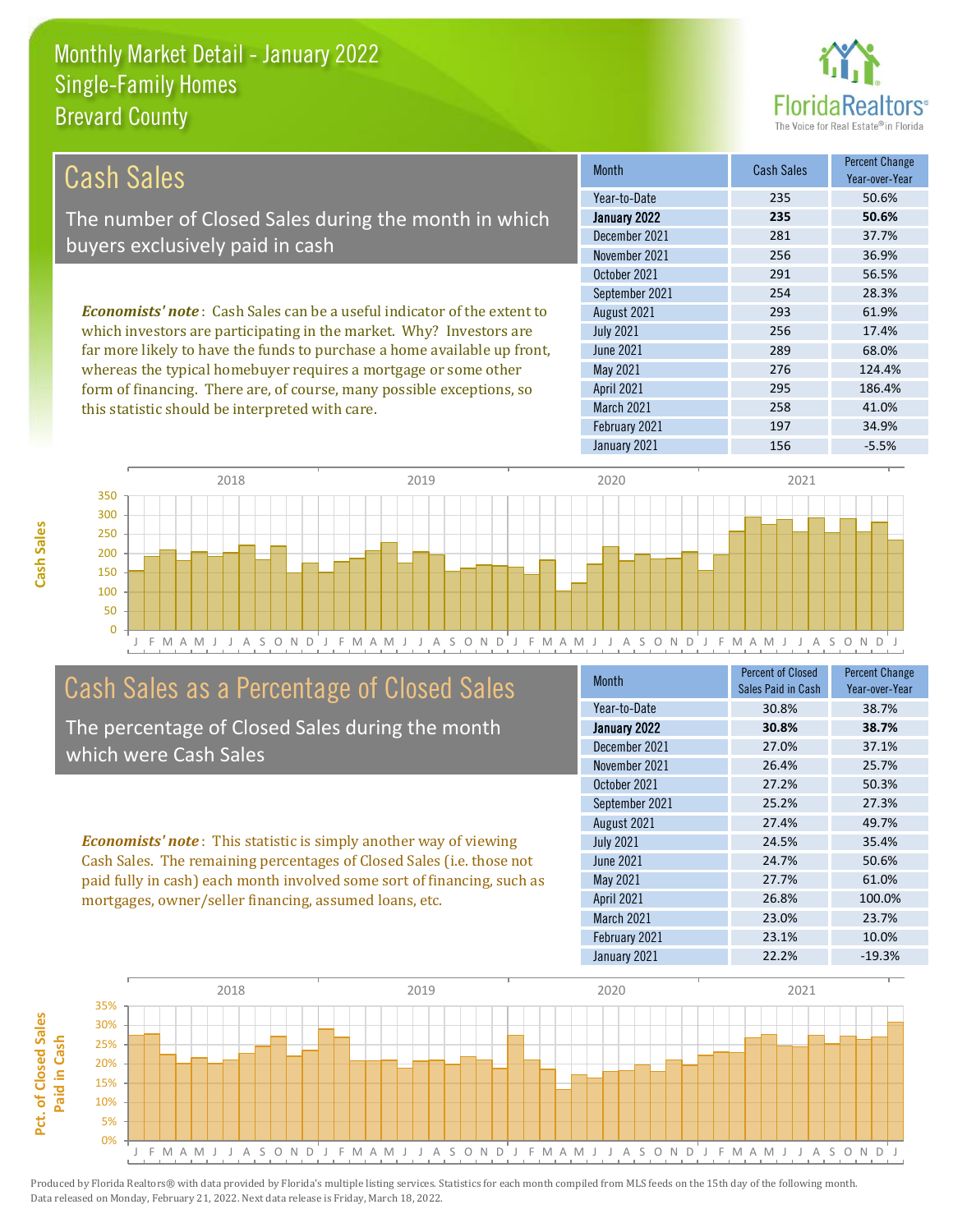

#### Month Median Sale Price Percent Change Year-over-Year January 2022 **\$325,000 21.7%** Year-to-Date \$325,000 21.7% June 2021 **\$314,250** \$314,250 20.9% December 2021 \$325,000 20.4% November 2021 <br> \$322,000 <br> 17.1% August 2021 **\$325,000** 21.0% July 2021 **\$322,000 20.9%** October 2021 **\$327,000** 19.3% September 2021 **\$315,500** 21.3% May 2021 \$290,000 16.0% April 2021 \$289,801 13.6% March 2021 **\$280,000** 7.9% February 2021 **\$274,720** 10.8% January 2021 **\$267,000** 10.8% *Economists' note* : Median Sale Price is our preferred summary statistic for price activity because, unlike Average Sale Price, Median Sale Price is not sensitive to high sale prices for small numbers of homes that may not be characteristic of the market area. Keep in mind that median price trends over time are not always solely caused by changes in the general value of local real estate. Median sale price only reflects the values of the homes that *sold* each month, and the mix of the types of homes that sell can change over time. Median Sale Price The median sale price reported for the month (i.e. 50% of sales were above and 50% of sales were below)



### Average Sale Price

The average sale price reported for the month (i.e. total sales in dollars divided by the number of sales)

*Economists' note* : Usually, we prefer Median Sale Price over Average Sale Price as a summary statistic for home prices. However, Average Sale Price does have its uses—particularly when it is analyzed alongside the Median Sale Price. For one, the relative difference between the two statistics can provide some insight into the market for higher-end homes in an area.

| Month            | <b>Average Sale Price</b> | <b>Percent Change</b><br>Year-over-Year |
|------------------|---------------------------|-----------------------------------------|
| Year-to-Date     | \$380,395                 | 19.1%                                   |
| January 2022     | \$380,395                 | 19.1%                                   |
| December 2021    | \$397,434                 | 18.4%                                   |
| November 2021    | \$386,288                 | 15.1%                                   |
| October 2021     | \$382,541                 | 13.8%                                   |
| September 2021   | \$388,092                 | 20.0%                                   |
| August 2021      | \$389,565                 | 23.2%                                   |
| <b>July 2021</b> | \$390,215                 | 22.5%                                   |
| <b>June 2021</b> | \$375,748                 | 18.2%                                   |
| May 2021         | \$367,768                 | 25.9%                                   |
| April 2021       | \$376,122                 | 23.6%                                   |
| March 2021       | \$339,852                 | 11.5%                                   |
| February 2021    | \$319,959                 | 7.8%                                    |
| January 2021     | \$319,376                 | 12.7%                                   |



Produced by Florida Realtors® with data provided by Florida's multiple listing services. Statistics for each month compiled from MLS feeds on the 15th day of the following month. Data released on Monday, February 21, 2022. Next data release is Friday, March 18, 2022.

**Average Sale Price**

**Average Sale Price**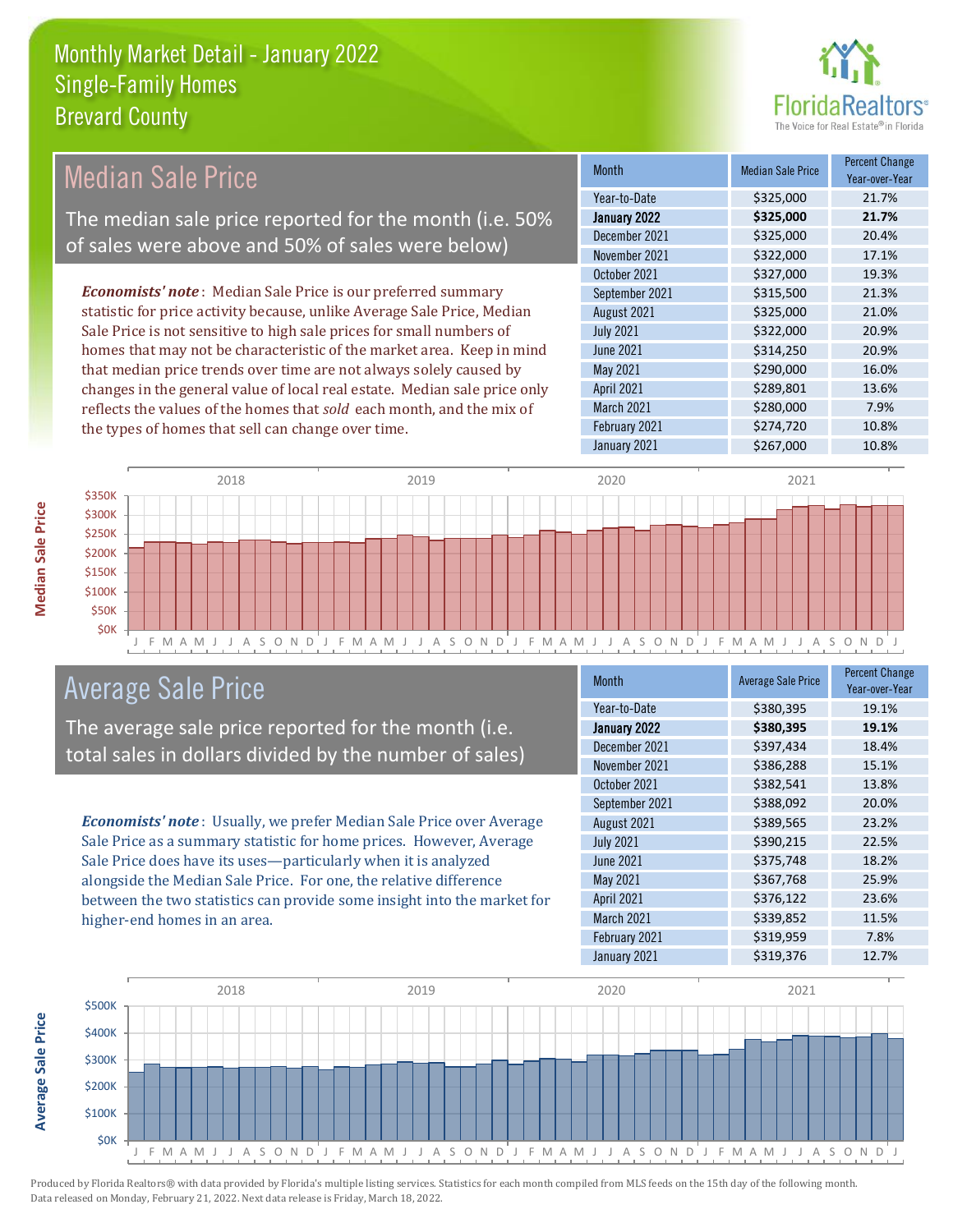

#### Dollar Volume

The sum of the sale prices for all sales which closed during the month

*Economists' note* : Dollar Volume is simply the sum of all sale prices in a given time period, and can quickly be calculated by multiplying Closed Sales by Average Sale Price. It is a strong indicator of the health of the real estate industry in a market, and is of particular interest to real estate professionals, investors, analysts, and government agencies. Potential home sellers and home buyers, on the other hand, will likely be better served by paying attention to trends in the two components of Dollar Volume (i.e. sales and prices) individually.

| <b>Month</b>     | Dollar Volume   | <b>Percent Change</b><br>Year-over-Year |
|------------------|-----------------|-----------------------------------------|
| Year-to-Date     | \$289.9 Million | 29.3%                                   |
| January 2022     | \$289.9 Million | 29.3%                                   |
| December 2021    | \$414.1 Million | 19.3%                                   |
| November 2021    | \$374.7 Million | 25.2%                                   |
| October 2021     | \$408.9 Million | 18.2%                                   |
| September 2021   | \$390.4 Million | 20.5%                                   |
| August 2021      | \$416.4 Million | 32.9%                                   |
| <b>July 2021</b> | \$407.0 Million | 6.2%                                    |
| June 2021        | \$438.9 Million | 31.5%                                   |
| May 2021         | \$366.7 Million | 75.3%                                   |
| April 2021       | \$413.4 Million | 77.0%                                   |
| March 2021       | \$381.3 Million | 27.0%                                   |
| February 2021    | \$272.9 Million | 32.3%                                   |
| January 2021     | \$224.2 Million | 32.1%                                   |



## Median Percent of Original List Price Received

The median of the sale price (as a percentage of the original list price) across all properties selling during the month

*Economists' note* : The Median Percent of Original List Price Received is useful as an indicator of market recovery, since it typically rises as buyers realize that the market may be moving away from them and they need to match the selling price (or better it) in order to get a contract on the house. This is usually the last measure to indicate a market has shifted from down to up, so it is what we would call a *lagging* indicator.

| <b>Month</b>     | Med. Pct. of Orig.<br><b>List Price Received</b> | <b>Percent Change</b><br>Year-over-Year |
|------------------|--------------------------------------------------|-----------------------------------------|
| Year-to-Date     | 100.0%                                           | 1.5%                                    |
| January 2022     | 100.0%                                           | 1.5%                                    |
| December 2021    | 100.0%                                           | 1.6%                                    |
| November 2021    | 100.0%                                           | 1.6%                                    |
| October 2021     | 100.0%                                           | 1.9%                                    |
| September 2021   | 100.0%                                           | 2.0%                                    |
| August 2021      | 100.0%                                           | 2.1%                                    |
| <b>July 2021</b> | 100.0%                                           | 2.7%                                    |
| <b>June 2021</b> | 100.0%                                           | 2.7%                                    |
| May 2021         | 100.0%                                           | 2.7%                                    |
| April 2021       | 100.0%                                           | 2.5%                                    |
| March 2021       | 100.0%                                           | 2.8%                                    |
| February 2021    | 98.3%                                            | 1.2%                                    |
| January 2021     | 98.5%                                            | 2.1%                                    |

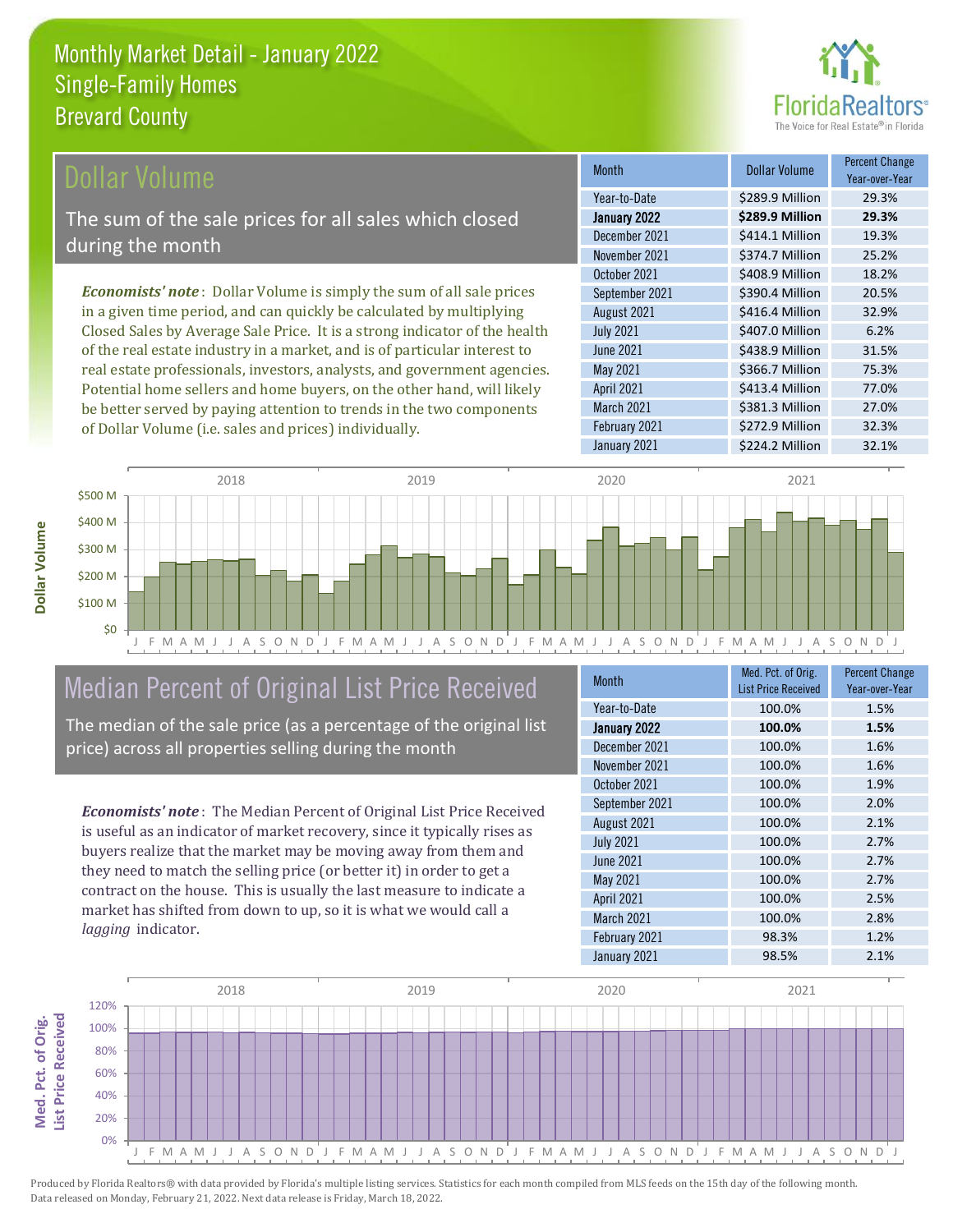

## Median Time to Contract

The median number of days between the listing date and contract date for all Closed Sales during the month

*Economists' note* : Like Time to Sale, Time to Contract is a measure of the length of the home selling process calculated for sales which closed during the month. The difference is that Time to Contract measures the number of days between the initial listing of a property and the signing of the contract which eventually led to the closing of the sale. When the gap between Median Time to Contract and Median Time to Sale grows, it is usually a sign of longer closing times and/or declining numbers of cash sales.

| Month            | Median Time to<br>Contract | <b>Percent Change</b><br>Year-over-Year |
|------------------|----------------------------|-----------------------------------------|
| Year-to-Date     | 12 Days                    | $-20.0%$                                |
| January 2022     | 12 Days                    | $-20.0%$                                |
| December 2021    | 12 Days                    | $-20.0%$                                |
| November 2021    | 11 Days                    | $-21.4%$                                |
| October 2021     | 11 Days                    | $-42.1%$                                |
| September 2021   | 11 Days                    | $-42.1%$                                |
| August 2021      | 8 Days                     | $-61.9%$                                |
| <b>July 2021</b> | 8 Days                     | $-73.3%$                                |
| <b>June 2021</b> | 8 Days                     | $-78.9%$                                |
| May 2021         | 8 Days                     | $-69.2%$                                |
| April 2021       | 10 Days                    | $-50.0%$                                |
| March 2021       | 10 Days                    | $-67.7%$                                |
| February 2021    | 18 Days                    | $-52.6%$                                |
| January 2021     | 15 Days                    | $-58.3%$                                |



### Median Time to Sale

**Median Time to** 

**Median Time to** 

The median number of days between the listing date and closing date for all Closed Sales during the month

*Economists' note* : Time to Sale is a measure of the length of the home selling process, calculated as the number of days between the initial listing of a property and the closing of the sale. *Median* Time to Sale is the amount of time the "middle" property selling this month was on the market. That is, 50% of homes selling this month took *less* time to sell, and 50% of homes took *more* time to sell. Median Time to Sale gives a more accurate picture than Average Time to Sale, which can be skewed upward by small numbers of properties taking an abnormally long time to sell.

| Month             | <b>Median Time to Sale</b> | <b>Percent Change</b><br>Year-over-Year |
|-------------------|----------------------------|-----------------------------------------|
| Year-to-Date      | 55 Days                    | $-15.4%$                                |
| January 2022      | 55 Days                    | $-15.4%$                                |
| December 2021     | 53 Days                    | $-13.1%$                                |
| November 2021     | 50 Days                    | $-16.7%$                                |
| October 2021      | 52 Days                    | $-21.2%$                                |
| September 2021    | 54 Days                    | $-16.9%$                                |
| August 2021       | 48 Days                    | $-28.4%$                                |
| <b>July 2021</b>  | 49 Days                    | $-34.7%$                                |
| June 2021         | 50 Days                    | $-41.2%$                                |
| May 2021          | 50 Days                    | $-30.6%$                                |
| <b>April 2021</b> | 53 Days                    | $-15.9%$                                |
| March 2021        | 55 Days                    | $-26.7%$                                |
| February 2021     | 63 Days                    | $-24.1%$                                |
| January 2021      | 65 Days                    | $-17.7%$                                |

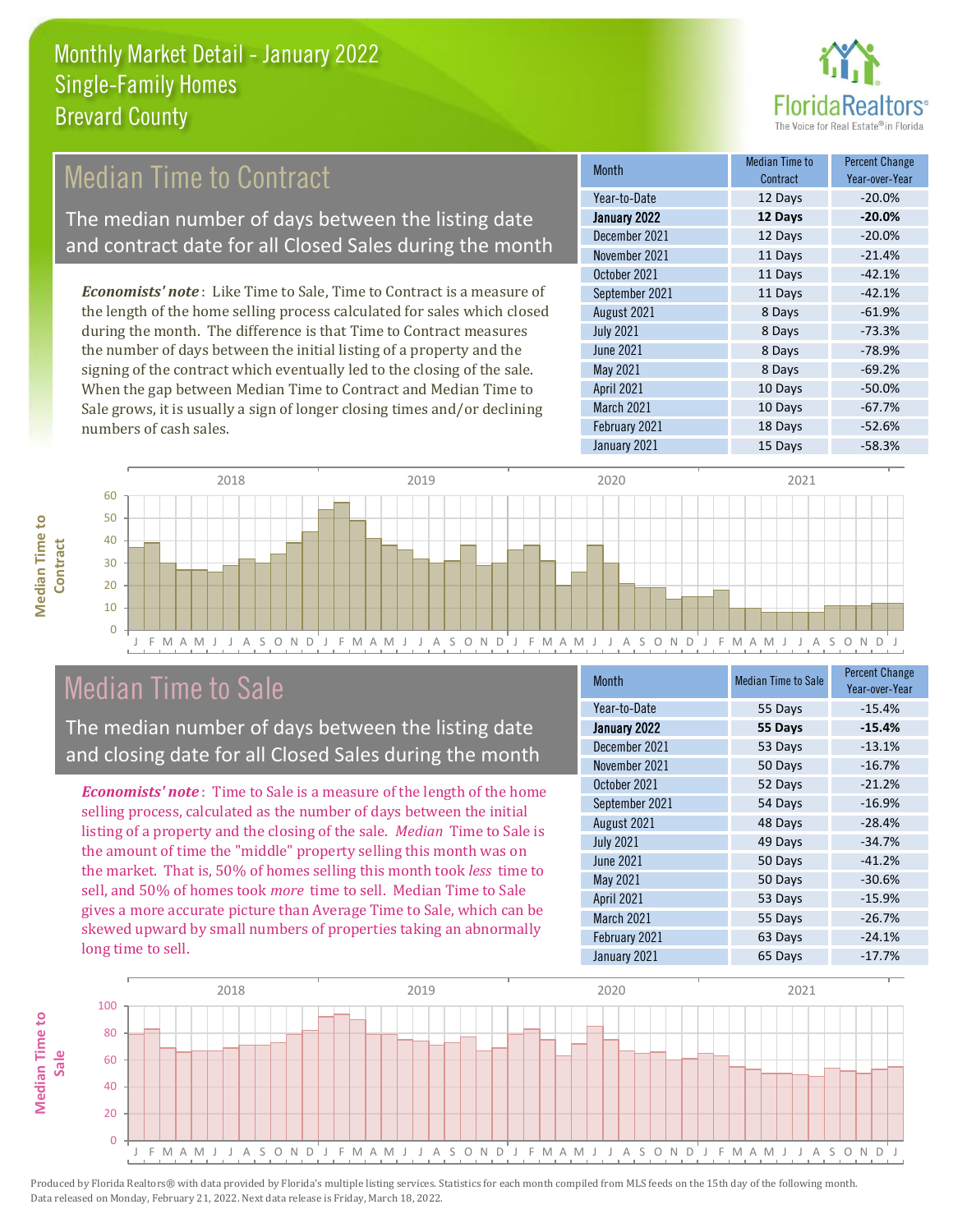

| <b>New Pending Sales</b>                                                       | <b>Month</b>      | <b>New Pending Sales</b> | <b>Percent Change</b><br>Year-over-Year |
|--------------------------------------------------------------------------------|-------------------|--------------------------|-----------------------------------------|
|                                                                                | Year-to-Date      | 1,043                    | $-3.8%$                                 |
| The number of listed properties that went under                                | January 2022      | 1,043                    | $-3.8%$                                 |
| contract during the month                                                      | December 2021     | 881                      | 7.2%                                    |
|                                                                                | November 2021     | 1,016                    | 11.4%                                   |
|                                                                                | October 2021      | 1,069                    | $-3.1%$                                 |
| <b>Economists' note</b> : Because of the typical length of time it takes for a | September 2021    | 1,129                    | 6.5%                                    |
| sale to close, economists consider Pending Sales to be a decent                | August 2021       | 1,125                    | 3.2%                                    |
| indicator of potential future Closed Sales. It is important to bear in         | <b>July 2021</b>  | 1,073                    | $-6.5%$                                 |
| mind, however, that not all Pending Sales will be closed successfully.         | June 2021         | 1,043                    | $-19.1%$                                |
| So, the effectiveness of Pending Sales as a future indicator of Closed         | May 2021          | 1,110                    | $-7.8%$                                 |
| Sales is susceptible to changes in market conditions such as the               | <b>April 2021</b> | 1,153                    | 57.1%                                   |

J F M A M J J A S O N D J F M A M J J A S O N D J F M A M J J A S O N D J F M A M J J A S O N D J  $\overline{0}$ 200 400 600 800 1,000 1,200 1,400 2018 2019 2020 2021

## New Listings

distressed properties for sale.

The number of properties put onto the market during the month

availability of financing for homebuyers and the inventory of

*Economists' note* : New Listings tend to rise in delayed response to increasing prices, so they are often seen as a lagging indicator of market health. As prices rise, potential sellers raise their estimations of value—and in the most recent cycle, rising prices have freed up many potential sellers who were previously underwater on their mortgages. Note that in our calculations, we take care to not include properties that were recently taken off the market and quickly relisted, since these are not really *new* listings.

| <b>Month</b>     | <b>New Listings</b> | <b>Percent Change</b><br>Year-over-Year |
|------------------|---------------------|-----------------------------------------|
| Year-to-Date     | 991                 | 0.9%                                    |
| January 2022     | 991                 | 0.9%                                    |
| December 2021    | 836                 | 2.3%                                    |
| November 2021    | 965                 | 8.7%                                    |
| October 2021     | 1,085               | $-5.2%$                                 |
| September 2021   | 1,072               | 7.2%                                    |
| August 2021      | 1,172               | 23.5%                                   |
| <b>July 2021</b> | 1,270               | 12.2%                                   |
| <b>June 2021</b> | 1,228               | 23.7%                                   |
| May 2021         | 1,116               | $-2.1%$                                 |
| April 2021       | 1,192               | 31.9%                                   |
| March 2021       | 1,094               | $-10.0%$                                |
| February 2021    | 1,023               | $-7.8%$                                 |
| January 2021     | 982                 | $-8.2%$                                 |

March 2021 1,206 29.7% February 2021 1,093 1.7% January 2021 1,084 13.7%



Pending Sales **Pending Sales**

**New Listings**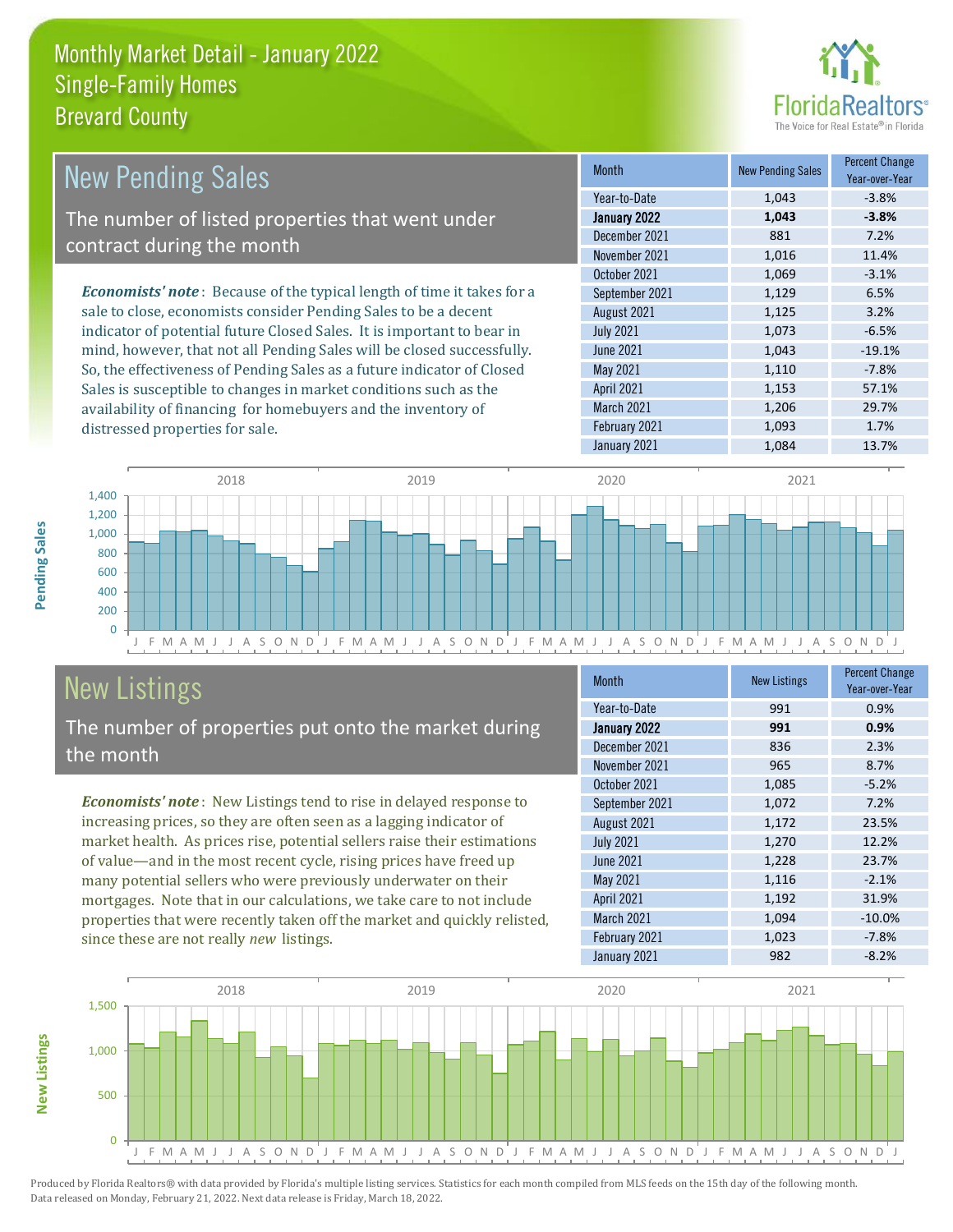

## *Economists' note* : There are a number of ways to define and calculate Inventory (Active Listings) The number of property listings active at the end of the month

Inventory. Our method is to simply count the number of active listings on the last day of the month, and hold this number to compare with the same month the following year. Inventory rises when New Listings are outpacing the number of listings that go off-market (regardless of whether they actually sell). Likewise, it falls when New Listings aren't keeping up with the rate at which homes are going off-market.

| <b>Month</b>             | Inventory | <b>Percent Change</b><br>Year-over-Year |
|--------------------------|-----------|-----------------------------------------|
| <b>YTD (Monthly Avg)</b> | 810       | $-26.8%$                                |
| January 2022             | 810       | $-26.8%$                                |
| December 2021            | 895       | $-28.9%$                                |
| November 2021            | 970       | $-27.2%$                                |
| October 2021             | 1,046     | $-23.9%$                                |
| September 2021           | 1,049     | $-24.7%$                                |
| August 2021              | 1,124     | $-25.9%$                                |
| <b>July 2021</b>         | 1,093     | $-35.4%$                                |
| <b>June 2021</b>         | 931       | $-47.3%$                                |
| May 2021                 | 773       | $-65.2%$                                |
| April 2021               | 833       | $-65.8%$                                |
| March 2021               | 813       | $-65.9%$                                |
| February 2021            | 984       | $-56.0%$                                |
| January 2021             | 1,106     | $-51.3%$                                |



## Months Supply of Inventory

An estimate of the number of months it will take to deplete the current Inventory given recent sales rates

*Economists' note* : MSI is a useful indicator of market conditions. The benchmark for a balanced market (favoring neither buyer nor seller) is 5.5 months of inventory. Anything higher is traditionally a buyers' market, and anything lower is a sellers' market. There is no single accepted way of calculating MSI. A common method is to divide current Inventory by the most recent month's Closed Sales count, but this count is a usually poor predictor of future Closed Sales due to seasonal cycles. To eliminate seasonal effects, we use the 12-month average of monthly Closed Sales instead.

| Month                    | <b>Months Supply</b> | <b>Percent Change</b><br>Year-over-Year |
|--------------------------|----------------------|-----------------------------------------|
| <b>YTD (Monthly Avg)</b> | 0.8                  | $-33.3%$                                |
| January 2022             | 0.8                  | $-33.3%$                                |
| December 2021            | 0.9                  | $-35.7%$                                |
| November 2021            | 1.0                  | $-33.3%$                                |
| October 2021             | 1.0                  | $-33.3%$                                |
| September 2021           | 1.0                  | $-37.5%$                                |
| August 2021              | 1.1                  | $-38.9%$                                |
| <b>July 2021</b>         | 1.1                  | $-45.0%$                                |
| <b>June 2021</b>         | 0.9                  | $-57.1%$                                |
| May 2021                 | 0.8                  | $-70.4%$                                |
| April 2021               | 0.9                  | $-69.0%$                                |
| March 2021               | 0.9                  | $-66.7%$                                |
| February 2021            | 1.1                  | $-57.7%$                                |
| January 2021             | 1.2                  | $-53.8%$                                |

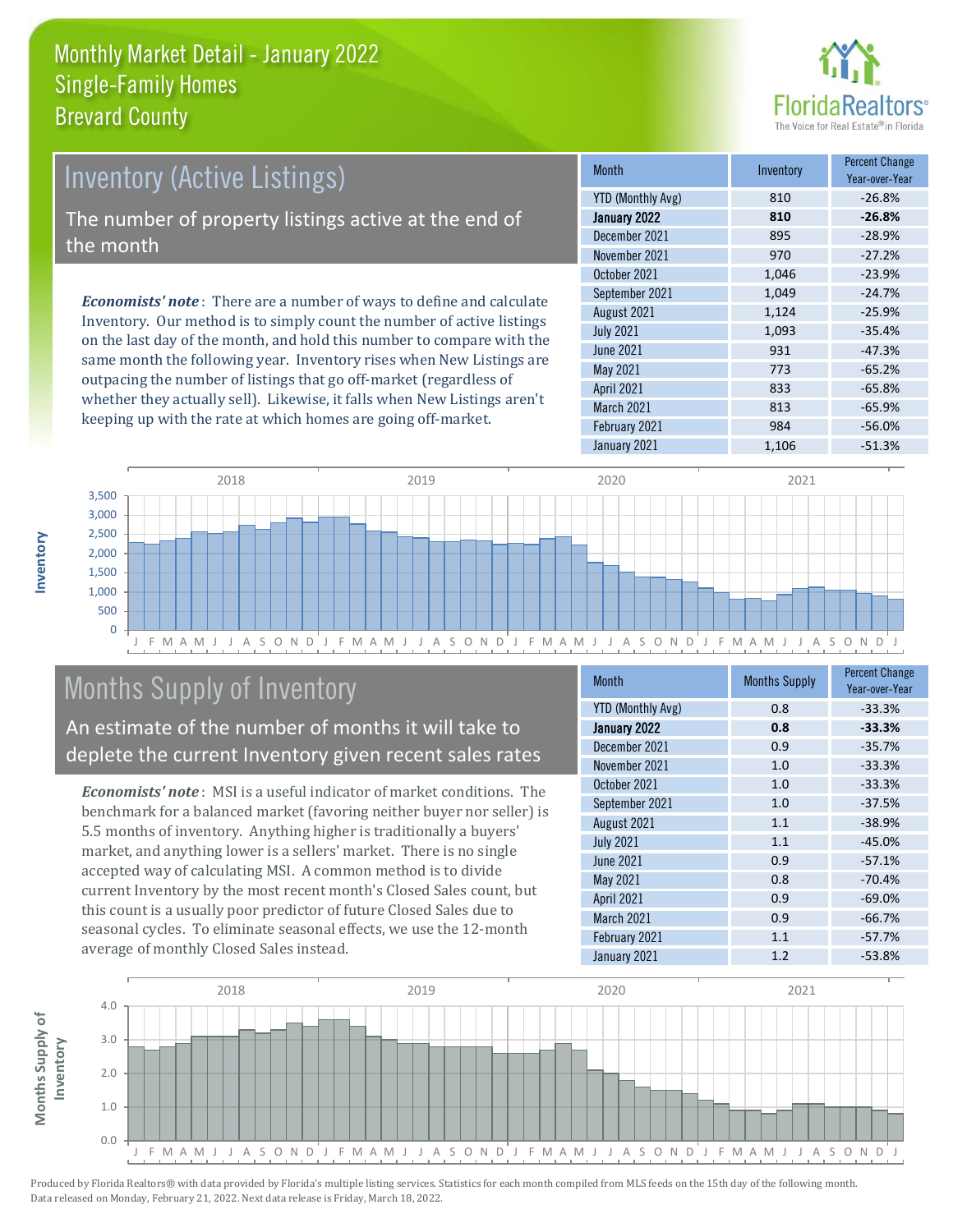

#### *Economists' note:* Closed Sales are one of the simplest—yet most important—indicators for the residential real estate market. When comparing Closed Sales across markets of different sizes, we recommend comparing the percent changes in sales rather than the number of sales. Closed Sales (and many other market metrics) are affected by seasonal cycles, so actual trends are more accurately represented by year-over-year changes (i.e. comparing a month's sales to the amount of sales in the same month in the previous year), rather than changes from one month to the next. \$1,000,000 or more 14 14 55.6%  $$250,000 - $299,999$  124 -10.8% \$300,000 - \$399,999 232 82.7% \$400,000 - \$599,999 151 48.0% \$600,000 - \$999,999 65 97.0% \$150,000 - \$199,999 51 -41.4% \$200,000 - \$249,999 110 -36.4%  $$100,000 - $149,999$  11 -57.7% Sale Price Closed Sales Percent Change Year-over-Year Less than \$50,000 1 1 N/A \$50,000 - \$99,999 3 -50.0% 200 250 ■ January 2021 **■ January 2022** 200 250 Closed Sales by Sale Price The number of sales transactions which closed during the month



#### Median Time to Contract by Sale Price The median number of days between the listing date and contract date for all Closed Sales during the month

*Economists' note* : Like Time to Sale, Time to Contract is a measure of the length of the home selling process calculated for sales which closed during the month. The difference is that Time to Contract measures the number of days between the initial listing of a property and the signing of the contract which eventually led to the closing of the sale. When the gap between Median Time to Contract and Median Time to Sale grows, it is usually a sign of longer closing times and/or declining numbers of cash sales.

| <b>Sale Price</b>     | <b>Median Time to</b><br>Contract | <b>Percent Change</b><br>Year-over-Year |
|-----------------------|-----------------------------------|-----------------------------------------|
| Less than \$50,000    | 164 Days                          | N/A                                     |
| $$50,000 - $99,999$   | 62 Days                           | 287.5%                                  |
| $$100,000 - $149,999$ | 32 Days                           | 52.4%                                   |
| $$150,000 - $199,999$ | 14 Days                           | 40.0%                                   |
| \$200,000 - \$249,999 | 13 Days                           | 30.0%                                   |
| \$250,000 - \$299,999 | 8 Days                            | $-55.6%$                                |
| \$300,000 - \$399,999 | 10 Days                           | $-50.0%$                                |
| \$400,000 - \$599,999 | 14 Days                           | 0.0%                                    |
| \$600,000 - \$999,999 | 19 Days                           | $-60.4%$                                |
| \$1,000,000 or more   | 22 Days                           | 83.3%                                   |

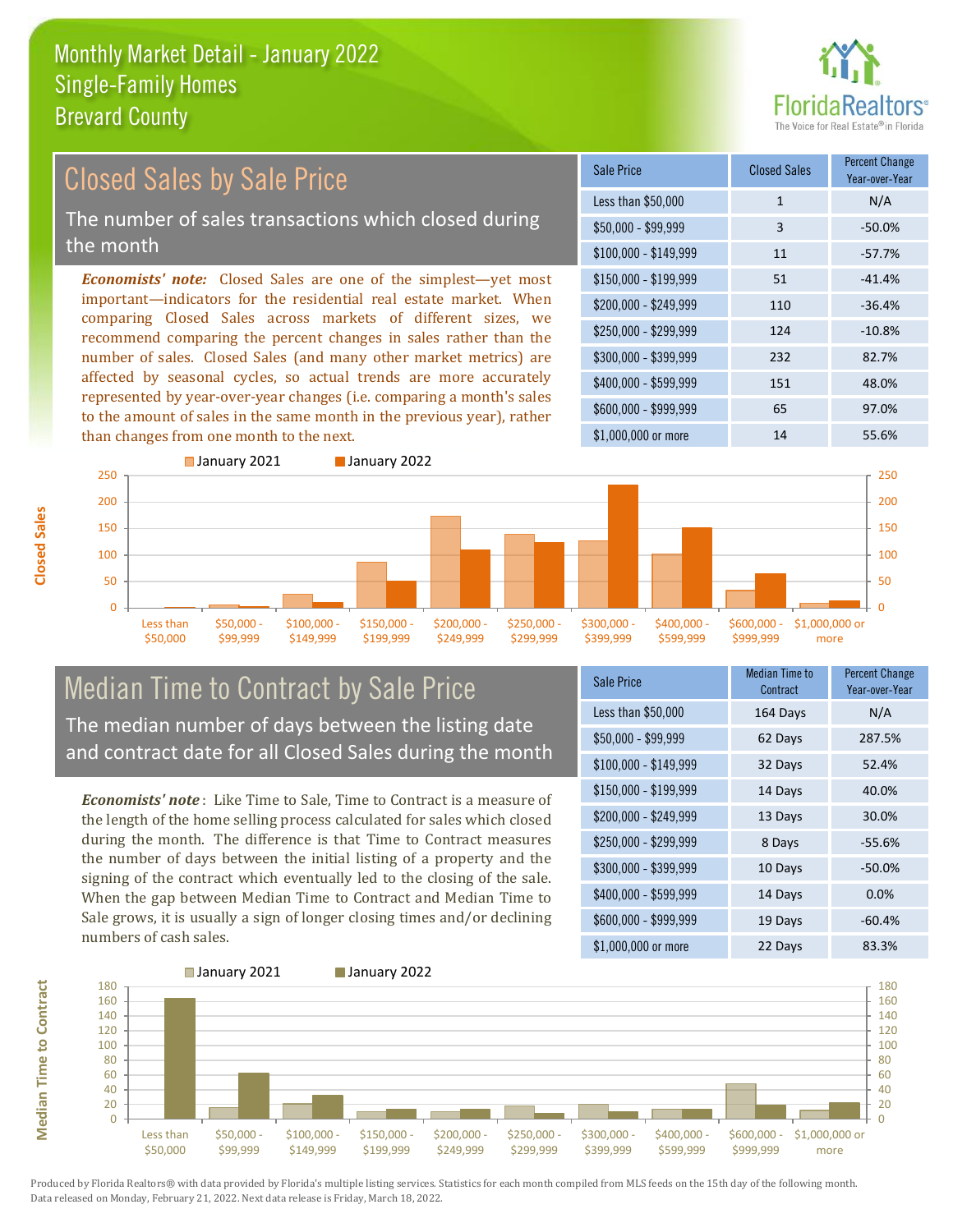

# New Listings by Initial Listing Price

The number of properties put onto the market during the month

*Economists' note:* New Listings tend to rise in delayed response to increasing prices, so they are often seen as a lagging indicator of market health. As prices rise, potential sellers raise their estimations of value—and in the most recent cycle, rising prices have freed up many potential sellers who were previously underwater on their mortgages. Note that in our calculations, we take care to not include properties that were recently taken off the market and quickly relisted, since these are not really *new* listings.

| <b>Initial Listing Price</b> | <b>New Listings</b> | <b>Percent Change</b><br>Year-over-Year |
|------------------------------|---------------------|-----------------------------------------|
| Less than \$50,000           | 0                   | N/A                                     |
| $$50,000 - $99,999$          | 5                   | 66.7%                                   |
| $$100,000 - $149,999$        | 15                  | $-53.1%$                                |
| $$150,000 - $199,999$        | 46                  | $-62.0%$                                |
| \$200,000 - \$249,999        | 93                  | $-51.3%$                                |
| \$250,000 - \$299,999        | 144                 | $-29.1%$                                |
| \$300,000 - \$399,999        | 343                 | 76.8%                                   |
| \$400,000 - \$599,999        | 196                 | 27.3%                                   |
| \$600,000 - \$999,999        | 105                 | 59.1%                                   |
| $$1,000,000$ or more         | 44                  | 144.4%                                  |



#### Inventory by Current Listing Price The number of property listings active at the end of the month

*Economists' note* : There are a number of ways to define and calculate Inventory. Our method is to simply count the number of active listings on the last day of the month, and hold this number to compare with the same month the following year. Inventory rises when New Listings are outpacing the number of listings that go off-market (regardless of whether they actually sell). Likewise, it falls when New Listings aren't keeping up with the rate at which homes are going off-market.

| <b>Current Listing Price</b> | Inventory | <b>Percent Change</b><br>Year-over-Year |
|------------------------------|-----------|-----------------------------------------|
| Less than \$50,000           | 1         | 0.0%                                    |
| $$50,000 - $99,999$          | 5         | 0.0%                                    |
| $$100,000 - $149,999$        | 6         | $-83.8%$                                |
| $$150,000 - $199,999$        | 39        | $-60.6%$                                |
| \$200,000 - \$249,999        | 64        | $-61.4%$                                |
| \$250,000 - \$299,999        | 91        | $-58.8%$                                |
| \$300,000 - \$399,999        | 222       | 13.8%                                   |
| \$400,000 - \$599,999        | 177       | 1.7%                                    |
| \$600,000 - \$999,999        | 122       | $-9.0%$                                 |
| \$1,000,000 or more          | 83        | 12.2%                                   |



Produced by Florida Realtors® with data provided by Florida's multiple listing services. Statistics for each month compiled from MLS feeds on the 15th day of the following month. Data released on Monday, February 21, 2022. Next data release is Friday, March 18, 2022.

**Inventory**